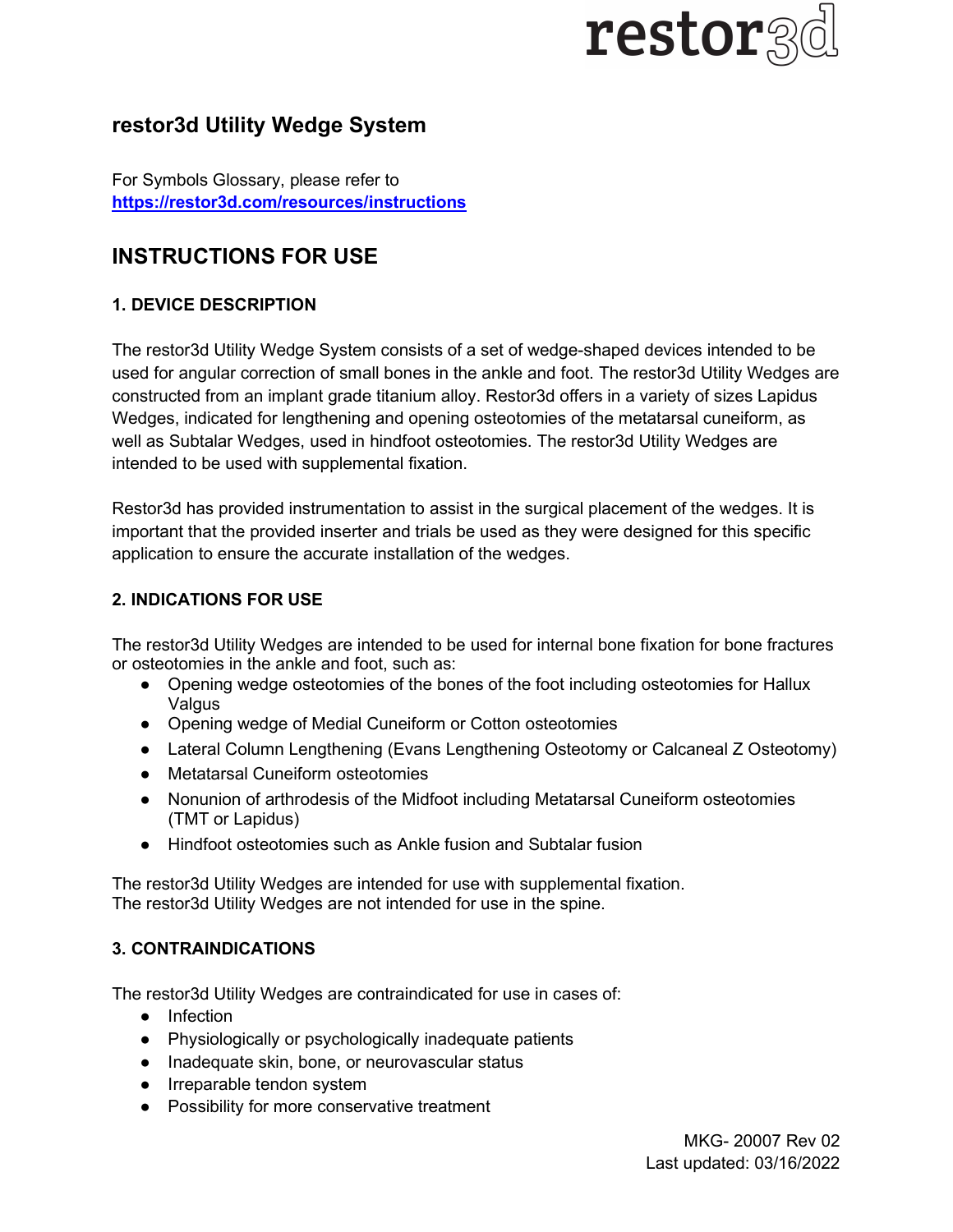

- Growing patients with open epiphyses
- Patients with high levels of activity
- Malignant primary or metastatic tumors which preclude adequate bone support or screw fixations, unless additional supplemental fixation or stabilization methods are utilized
- Foreign body sensitivity

#### 4. WARNINGS AND PRECAUTIONS

#### WARNINGS

- The restor3d Utility Wedge is supplied sterile for single use only.
- Do not resterilize this device. Resterilization could lead to mishandling and surface damage that could result in implant fracture and/or particulate debris.
- Do not reuse this device. Reuse of this product may result in infection or other systemic complication that may affect the patient's overall health. Additionally, the reuse of this product could adversely affect the function of the device. Any implant that has been damaged, mishandled, or removed from the sterile field may have surface damage or contamination that could result in implant failure and should be discarded.
- Plates and screws chosen to secure the fracture or osteotomy that could contact the implanted restor3d Utility Wedge should be manufactured from Titanium (or titanium alloy) to reduce the likelihood of galvanic corrosion.
- It is important that immobilization of the fracture or osteotomy site be maintained until firm bony union (confirmed by clinical and radiographic examination) is established to reduce the likelihood of delayed or non-union of the fracture or osteotomy site.
- Do not modify the implant. Modified devices may not perform as intended and could result in patient injury.
- Do not use beyond the expiration date listed on the label. The performance, safety, and/or sterility of the device cannot be assured beyond the expiration date.
- In the event that a device is opened and not used, dispose of it according to hospital policy and procedure.

#### **PRECAUTIONS**

- Correct selection of implant is extremely important. The potential for success in fracture fixation is increased by selecting the proper implant size, shape, and design. The patient's anatomy and indication will determine the size of the restor3d Utility Wedge to be used.
- No partial weight-bearing or non weight-bearing device can be expected to withstand the unsupported stresses of full weight bearing. Until the firm bone union is achieved, the patient should employ adequate external support and restrict physical activities which would place stress upon the implant or allow movement at fracture site and delay healing.
- Postoperative care is extremely important. The patient must be warned that noncompliance with postoperative instructions could lead to breakage of the implant or fracture or osteotomy nonunion requiring revision surgery to remove the device. The risk of device failure may increase due to patient-related factors including activity level, weight, or noncompliance due to psychological condition.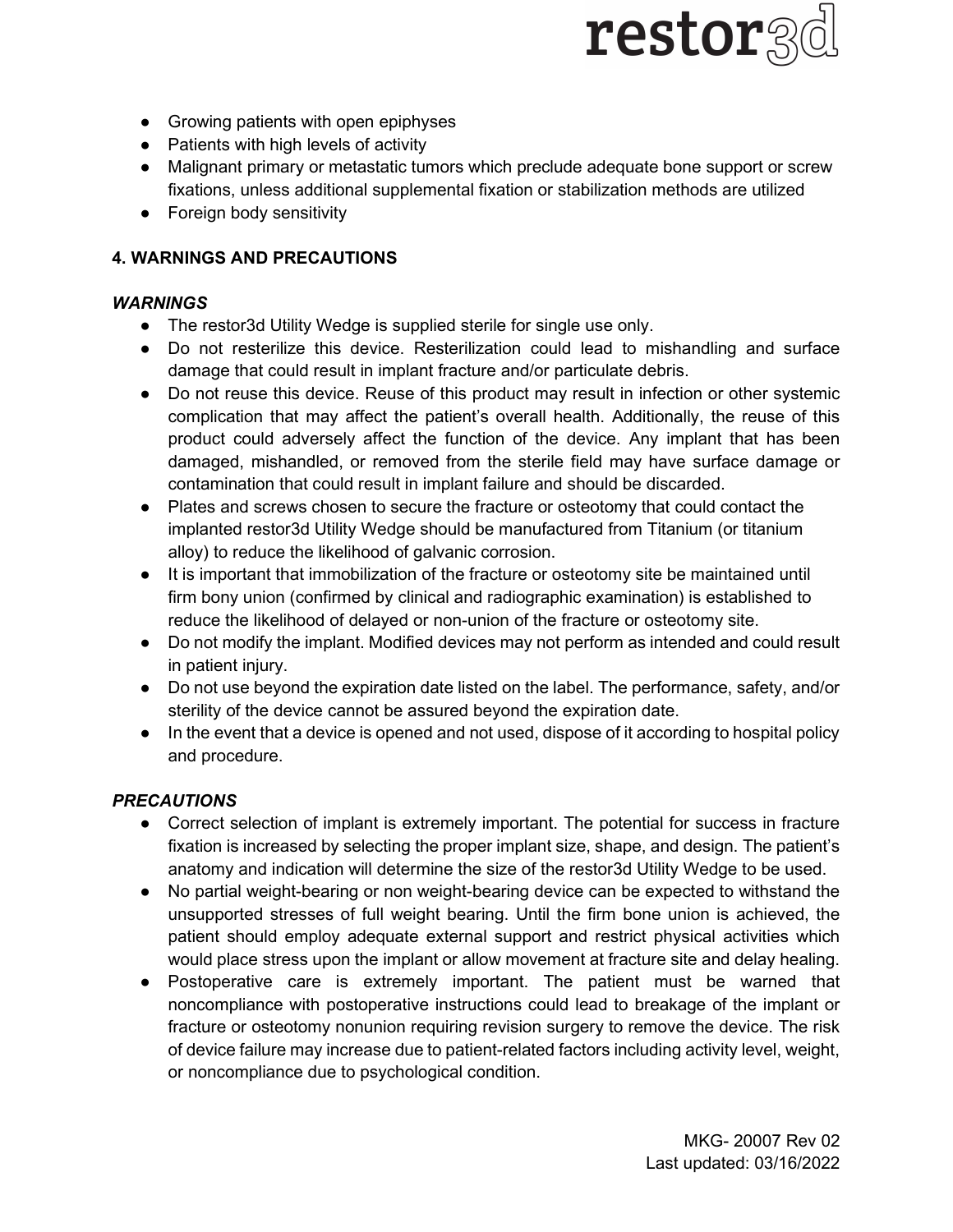

#### 5. MRI SAFETY INFORMATION

The restor3d Utility Wedge has not been evaluated for safety and compatibility in the MR environment. It has not been tested for heating or unwanted movement in the MR environment. The safety of the restor3d Utility Wedge in the MR environment is unknown. Performing an MR exam on a person who has this medical device may result in injury or device malfunction.

# 6. POTENTIAL ADVERSE EFFECTS

Potential adverse effects resulting from use of the restor3d Utility Wedge include, but are not limited to, the following:

- Infection or painful, swollen or inflamed implant site
- Fracture of the implant
- Loosening or discoloration of the implant requiring revision surgery
- Loss of anatomic position with nonunion or malunion with rotation or angulation
- Bone resorption or over-production
- Allergic reaction to the implant material
- Untoward histological responses possibly involving macrophages and/or fibroblasts
- Migration of particle wear debris possibly resulting in a bodily response
- Embolism

Adverse effects may necessitate re-operation, revision or removal surgery. Implant removal should be followed by adequate postoperative management.

## 6. IMPLANT MATERIALS

The restor3d Utility Wedge is manufactured from an implant grade titanium alloy (Ti-6AL-4V).

## 7. HOW SUPPLIED

## A) STERILE IMPLANTS

The restor3d Utility Wedge has been sterilized by gamma radiation and is provided sterile in the unopened, undamaged package. If either the implant or the package appears damaged, is beyond the sterility expiration date, or if sterility is questioned for any reason, the implant should not be used. Do not resterilize sterile implants.

## B) STERILE DISPOSABLE INSTRUMENTS

Instruments provided sterile have been sterilized by gamma radiation and are sterile in the unopened, undamaged package. If either the instrument or the package appears damaged, is beyond the sterility expiration date, or if sterility is questioned for any reason, the instrument should not be used. Do not resterilize sterile instruments.

## C) NON-STERILE DISPOSABLE INSTRUMENTS

restor3d non-sterile disposable instruments are provided CLEAN but NOT STERILE. No further cleaning other than sterilization is required. For sterilization, remove all packaging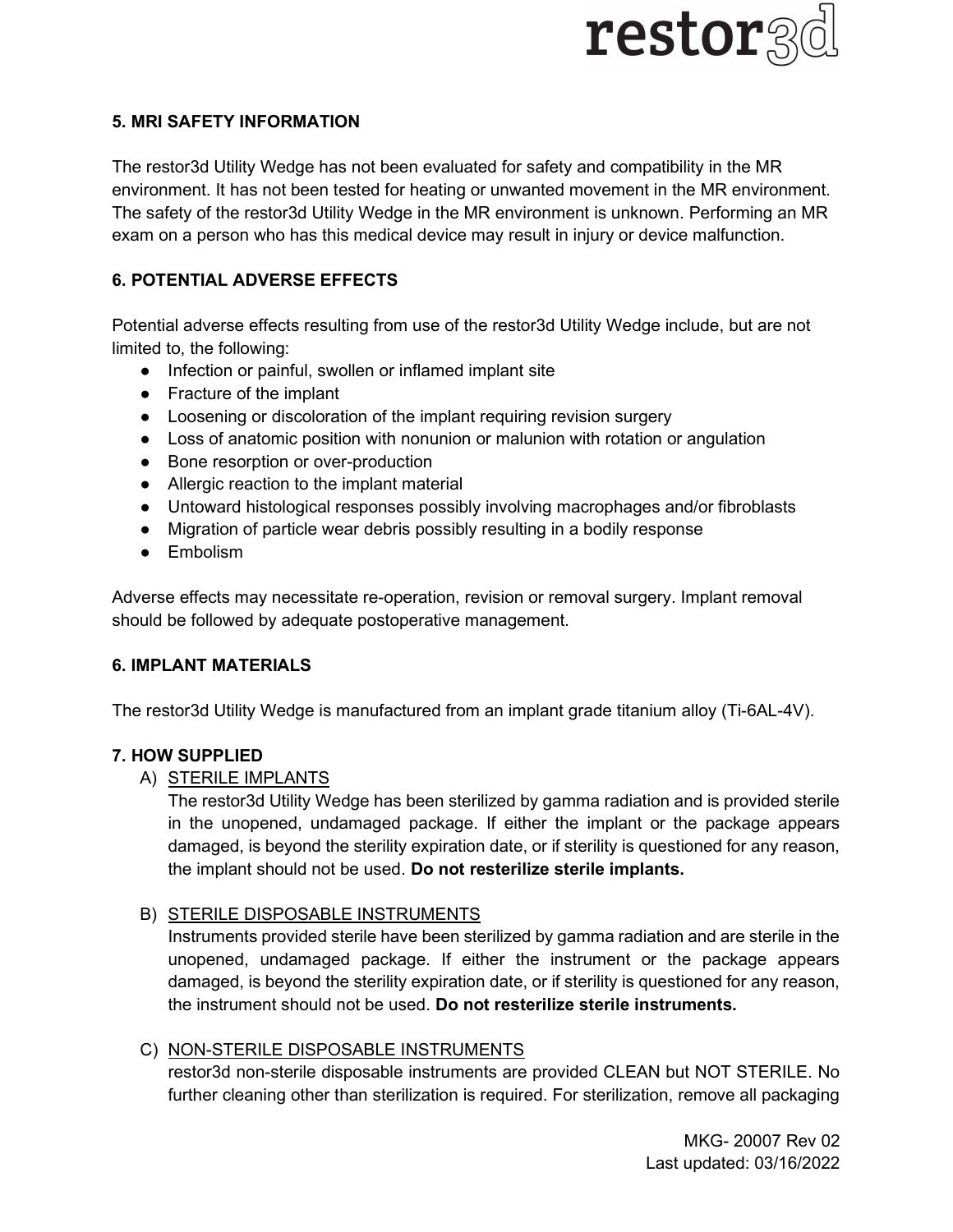

material prior to sterilization. See part D below for the recommended steam autoclave cycle. Ensure that the instruments are at room temperature prior to use. Only sterile implants and instruments should be used in surgery.

# D) RECOMMENDED STEAM STERILIZATION CONDITIONS (NON-STERILE INSTRUMENTS)

The following steam autoclave cycle is recommended for non-sterile disposable instruments; however, sterilization should be in accordance with the sterilizer manufacturer's instructions and the institution's procedures for ensuring sterility. Time and temperature parameters required for sterilization vary according to type of sterilizer and cycle design. Prior to sterilization, instruments should be placed in suitable packaging for the sterilization process (i.e., central supply wrap (CSR), paper/plastic pouches, rigid containers, etc.) and sterilized prior to surgical use.

| <b>Cycle Type</b>                          | <b>Minimum</b><br><b>Temperature</b> | <b>Minimum</b><br><b>Exposure</b><br><b>Time</b><br>Wrapped | <b>Minimum</b><br><b>Drying Time</b> |
|--------------------------------------------|--------------------------------------|-------------------------------------------------------------|--------------------------------------|
| Prevacuum (4<br>Preconditioning<br>Pulses) | $132^{\circ}$ C<br>(270°F)           | 4 minutes                                                   | 55 minutes                           |

# 9. SURGICAL PROCEDURE / DIRECTIONS FOR USE

It is the responsibility of the surgeon to be familiar with the procedure before use of these products. As the manufacturer of this device, restor3d does not practice medicine and does not recommend this or any other surgical technique for use on a specific patient. The surgeon who performs any implant procedure is responsible for determining and using the appropriate techniques for implanting the device in each patient.

Lapidus Wedge:

- 1. Expose the first TMT Joint and release the plantar ligaments.
- 2. Prepare the joint in accordance with the accepted surgical technique.
- 3. Determine the correct implant size and shape with the implant trials.
- 4. Prepare the implant, including packing with bone graft material, if desired.
- 5. Orient the implant in the correct alignment and carefully insert implant into the joint.
- 6. Verify implant position
- 7. Complete surgical procedure as required.

Subtalar Wedge:

- 1. Expose the subtalar joint and distract the joint per standard procedure.
- 2. Prepare the joint in accordance with the accepted surgical technique
- 3. Determine the correct implant size and shape with the implant trials.
- 4. Prepare the implant, including packing with bone graft material, if desired.